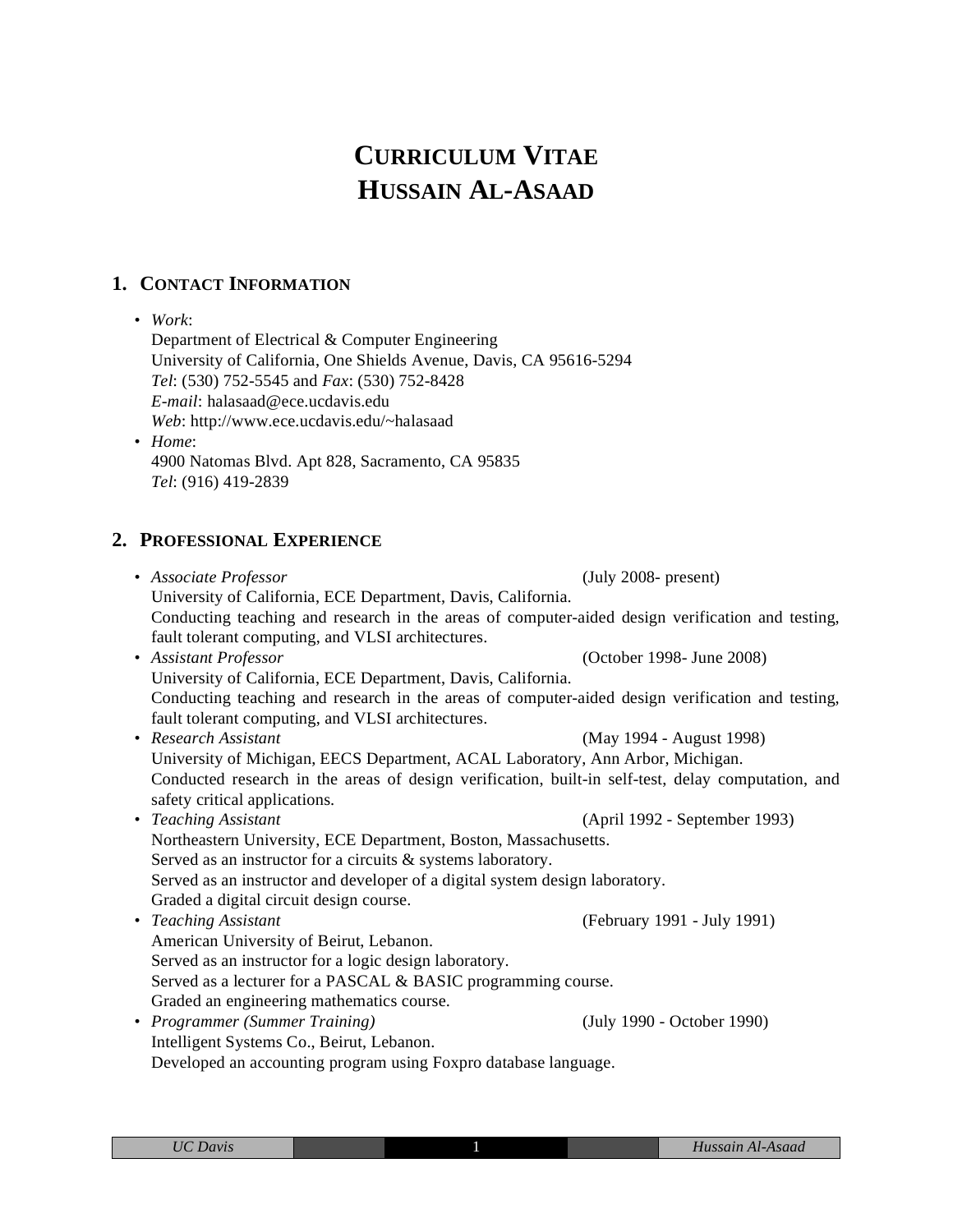# **3. EDUCATION**

- *University of Michigan*, Ann Arbor, Michigan. (September 1993 August 1998) Doctor of Philosophy in Computer Science and Engineering. Dissertation advisor: John P. Hayes. Dissertation title: "Lifetime validation of digital systems via fault modeling and test generation".
- *Northeastern University*, Boston, Massachusetts. (September 1991 July 1993) Master of Science in Electrical Engineering. Major: Computer Engineering. Thesis title: "On the design of fault-tolerant VLSI and WSI non-homogenous multipipelines".
- *American University of Beirut*, Lebanon. (February 1991 June 1991) Attended one graduate term in Electrical Engineering.
- *American University of Beirut*, Lebanon. (September 1986 September 1990) Bachelor of Engineering in Computer and Communications. Project title: "Design, implementation, and computer simulation of a traffic light controller".

# **4. AWARDS, SCHOLARSHIPS, FELLOWSHIPS, AND HONORS**

- Listed in Who's Who in Engineering, 2007.
- Listed in Who's Who in America, 2006-2007.
- IEEE Senior Member, 2005.
- National Science Foundation CAREER Award, 2001-2006.
- Certificate of outstanding contribution, International Test Conference, 2003 and 2006.
- Certificate of appreciation, Autotestcon, 2000, 2003, and 2004.
- Certificate of outstanding contribution, Northwest Test Workshop, 2001-2002.
- Professor of the Year Award, Department of ECE, University of California, Davis, 2001.
- Certificate of appreciation, VLSI Test Symposium, 1993 and 2000.
- Certificate of appreciation, International High-Level Design Validation & Test Workshop, 1997.
- Student Travel Grant, International Conference on Computer-Aided Design, 1995.
- EECS Summer Fellowship, University of Michigan, 1994.
- Bachelor of Engineering with distinction, 1990.
- Dean's honor list: All the semesters of undergraduate study, 1986 1990.
- Winner of the four-year Aramco scholarship, 1986 1990.
- Full tuition scholarship at the American University of Beirut, 1986 1990.
- Ranked first in class, High school, 1984 1986.

# **5. PROFESSIONAL ACTIVITIES**

- *Organizing Committee Member:* International High Level Design Validation and Test Workshop (2008), International Conference on Computer Design—ICCD (2009).
- *Program Committee Member:* International Conference on Circuits, Signals, and Systems (2005, 2006, 2007, 2010), International Conference on Computer Design—CDES (2005, 2006, 2007, 2008, 2010), International High Level Design Validation and Test Workshop (2004, 2005, 2006, 2007), International Conference on VLSI (2003, 2004), Microprocessor Test and Verification Workshop (1999, 2004, 2005, 2006, 2007, 2008, 2009, 2010, 2011), International Conference on Parallel and Distributed Processing Techniques and Applications (2007, 2010).
- *Technical paper referee*: International Conference on Circuits, Signals, and Systems (2005, 2006, 2007, 2010), International High Level Design Validation and Test Workshop (2004, 2005, 2006), Microprocessor Test and Verification Workshop (2011), International On-Line Testing Symposium (2003), Defect and Fault Tolerance Symposium (2002), International Test Conference (1996, 1998, 2000-2010), VLSI Test Symposium (1996-1998, 2000, 2005), Design Automation Conference (1998-1999, 2001-2003), IEEE Transactions on Circuits & Systems-II (2000), Journal of Electronic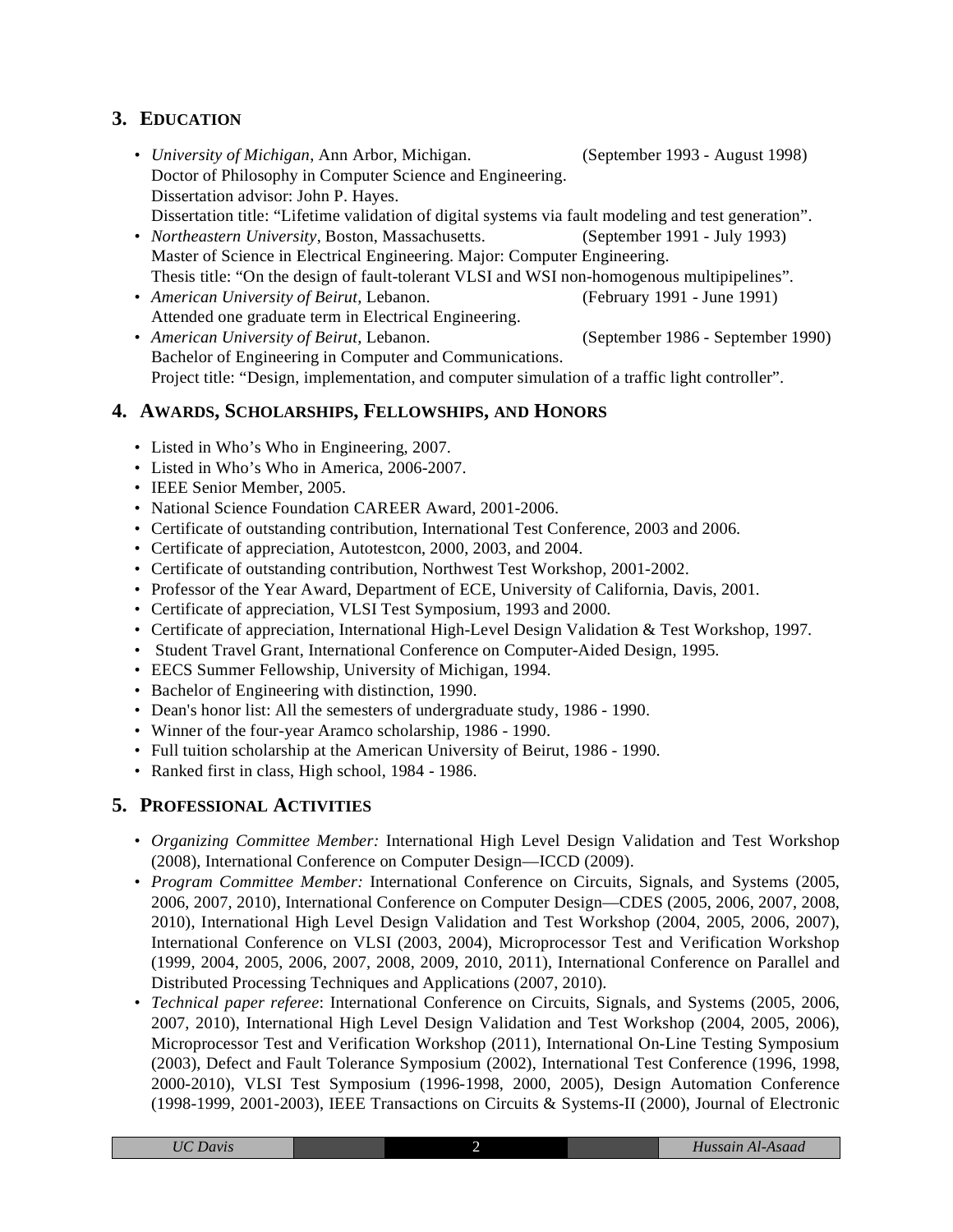Testing (1996, 2001, 2004, 2005, 2009), Journal of Supercomputing (2004, 2005), IEEE Transactions on Computers (1997, 2005, 2006, 2007, 2008), IEEE Transactions on CAD (2000, 2002, 2006), IEEE Transactions on VLSI (2000, 2005, 2007, 2010), ACM Transactions on Design Automation of Electronic Systems (2007), Microelectronics Journal (2008).

- *Technical Panel Member*: System Level Design Panel for the Information Sciences & Engineering directorate of the National Science Foundation (2004), Test Panel for the Design Automation Program of the National Science Foundation (2001).
- *Technical Proposal Reviewer*: Natural Sciences and Engineering Research Council of Canada (2003), Design Automation Program of the National Science Foundation (2002), University of California MICRO Program (2000), U.S. Civilian Research & Development Foundation—Cooperative Grants Program (2006), France-Berkeley Fund (2006).
- *Technical Book Reviewer*: IEEE Press (2002), Thomson Nelson Higher Education (2004), Morgan Kaufmann Publishers (2005-2006), John Wiley & Sons, Inc. (2005).
- *Technical Session Chair*: VLSI Test Symposium (2005), International Conference on Computer Design—ICCD (2005), International Conference on Computer Design—CDES (2005, 2006, 2007, 2009, 2010), International Test Conference (2003, 2006), International Conference on VLSI (2002- 2004), International Test Synthesis Workshop (2004), International Conference on Circuits, Signals, and Systems (2005, 2006), Microprocessor Test and Verification Workshop (2005), International High Level Design Validation and Test Workshop (2006).
- *Professional Society Member*: IEEE and Sigma Xi.

#### **6. RESEARCH INTERESTS**

My research interests are in the areas of computer-aided design verification and testing, fault-tolerant computing, and VLSI architectures. Currently, my research focuses on the comprehensive lifetime validation of digital systems that uses fabrication fault testing and simulation techniques and accounts for design errors, fabrication faults, and operational faults. The specific contributions of my publications can be organized in the following categories:

- Simulation-Based Design Verification
- Post Silicon Verification
- On-Line Testing
- Global Fault Collapsing
- Functional Testing and Verification
- Fault Tolerant Computing
- Low-Power Design

#### **7. PUBLICATIONS**

- [1] A. Sayed and H. Al-Asaad, "Low-power flip-flops: survey, comparative evaluation, and a new design", *IACSIT International Journal of Engineering and Technology*, Vol. 3, No. 3, pp. 279-286, June 2011.
- [2] H. Al-Asaad, "Efficient techniques for reducing error latency in on-line periodic BIST", *IEEE Instrumentation and Measurement magazine*, Vol. 13, No. 4, pp. 28-32, August 2010.
- [3] H. Al-Asaad, "Time-redundant logic-level protection mechanisms from soft errors in digital systems", *Proc. International Conference on Computer Design* (CDES), 2010, pp. 17-21.
- [4] C. Chiem and H. Al-Asaad, "A comparison of NMOS to PMOS starved buffer implementations for the delay line in a PWM DC-DC converters", *Proc. International Conference on Computer Design* (CDES), 2010, pp. 10-16.
- [5] H. Al-Asaad, "New global fault collapsing techniques for combinational library modules", *International Journal on Modeling and Simulation*, Vol. 30, No. 1, pp. 30-37, 2010.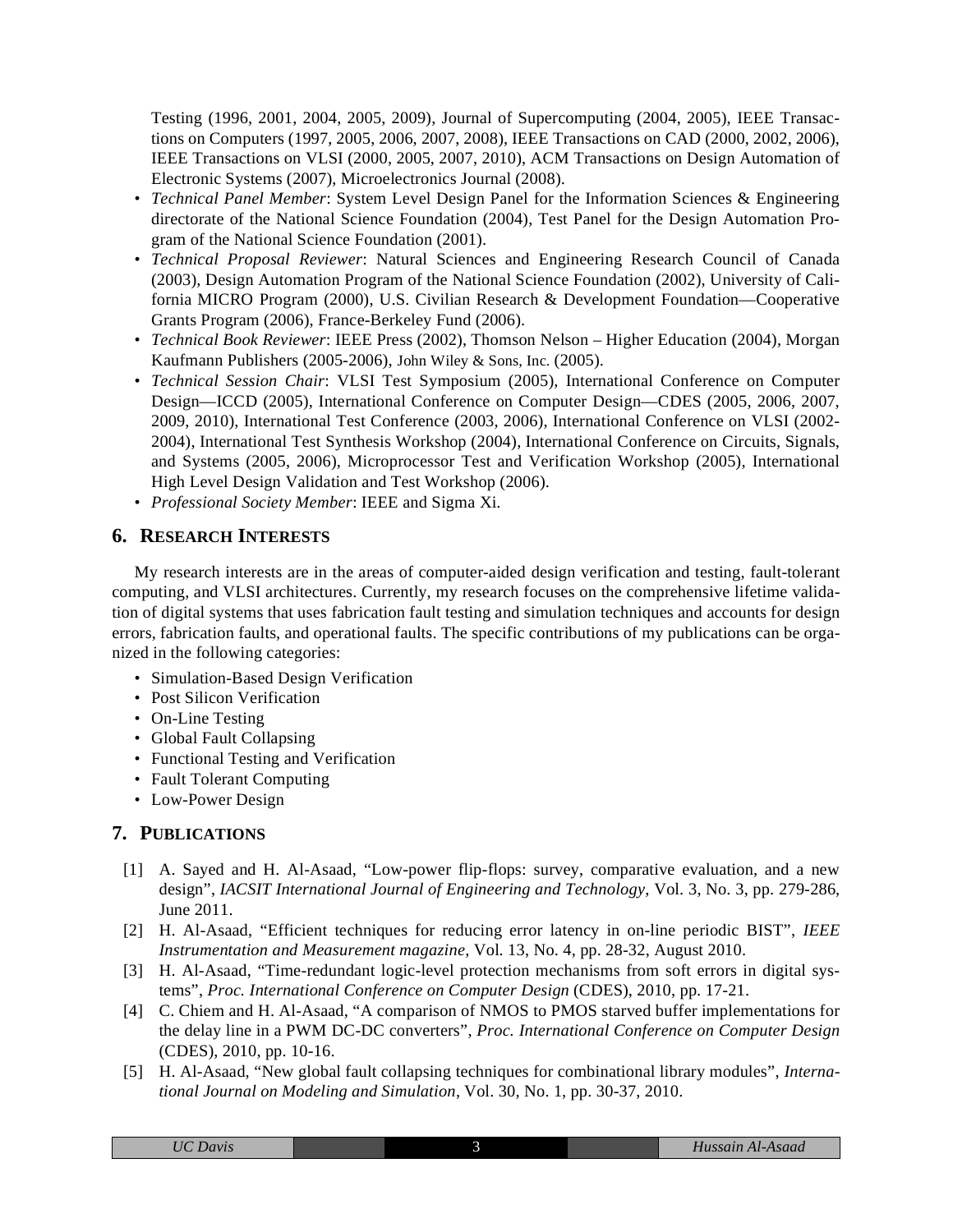- [6] H. Al-Asaad, "Efficient techniques for reducing error latency in on-line periodic BIST", *Proc. Autotestcon*, 2009, pp. 173-177.
- [7] H. Al-Asaad, "Detection and isolation of faulty processors in multiprocessor systems via TMRbased time redundant task scheduling", *Proc. International Conference on Computer Design* (CDES), 2009, pp. 42-47.
- [8] C. Chiem and H. Al-Asaad, "Low power methodologies and challenges for PWM DC-DC converters", *Proc. International Conference on Computer Design* (CDES), 2009, pp. 70-75.
- [9] J. Campos and H. Al-Asaad, "A novel mutation-based validation paradigm for high-level hardware descriptions", *IEEE Transactions on VLSI*, Vol. 16, No. 11, pp. 1499-1512, November 2008.
- [10] S. Aldeen and H. Al-Asaad, "A new method for power estimation and optimization of combinational circuits", *Proc. International Conference on Microelectronics*, 2007, pp. 395-398.
- [11] H. Al-Asaad, "Efficient global fault collapsing for combinational library modules", *Proc. International Conference on Computer Design* (CDES), 2007, pp. 37-43.
- [12] A. Sayed and H. Al-Asaad, "A new statistical approach for glitch estimation in combinational circuits", *Proc. International Symposium on Circuits and Systems,* 2007, pp. 1641-1644.
- [13] J. Campos and H. Al-Asaad, "Circuit profiling mechanisms for high-level ATPG", *Proc. Microprocessor Test & Verification Workshop*, 2006, pp. 9-14.
- [14] H. Al-Asaad, "AGFC: An approximate simulation-based global fault collapsing tool for combinational circuits", *Proc. International conference on Circuits, Signals, & Systems*, 2006, pp. 248-253.
- [15] H. Al-Asaad and P. Moore, "Non-concurrent on-line testing via scan chains", *Proc. Autotestcon*, 2006, pp. 683 - 689.
- [16] A. Sayed and H. Al-Asaad, "A new low power high performance flip-flop", *Proc. International Midwest Symposium on Circuits and Systems*, 2006, pp. 723-727.
- [17] A. Sayed and H. Al-Asaad, "Survey and evaluation of low-power flip-flops", *Proc. International Conference on Computer Design* (CDES), 2006, pp. 77-83.
- [18] J. Campos and H. Al-Asaad, "Search-space optimizations for high-level ATPG", *Proc. Microprocessor Test & Verification Workshop*, 2005, pp. 84-89.
- [19] J. Campos and H. Al-Asaad, "MVP: A mutation-based validation paradigm", *Proc. International High-Level Design Validation & Test Workshop*, 2005, pp. 27-34.
- [20] H. Al-Asaad, "EGFC: An exact global fault collapsing tool for combinational circuits", *Proc. International Conference on Circuits, Signals, & Systems*, 2005, pp. 56-61.
- [21] H. Al-Asaad, G. Valliappan, and L. Ramirez, "A novel functional testing and verification technique for logic circuits", *Proc. International Conference on Computer Design (CDES)*, 2005, pp. 129-135.
- [22] H. Arteaga and H. Al-Asaad, "On Increasing the Observability of Modern Microprocessors", *Proc. International Conference on Computer Design (CDES)*, 2005, pp. 91-96.
- [23] J. Campos and H. Al-Asaad, "Mutation-based validation of high-level microprocessor implementations", *Proc. International High-Level Design Validation & Test Workshop*, 2004, pp. 81-86.
- [24] J. Campos and H. Al-Asaad, "Concurrent design error simulation for high-level microprocessor implementations", *Proc. Autotestcon*, 2004, pp. 382-388.
- [25] H. Arteaga and H. Al-Asaad, "Approaches for monitoring vectors on microprocessor buses", *Proc. International Conference on VLSI*, 2004, pp. 393-398.
- [26] A. Sayed and H. Al-Asaad, "Survey and evaluation of low-power full-adder cells", *Proc. International Conference on VLSI*, 2004, pp. 332-338.
- [27] H. Al-Asaad, "A novel Markov model for the reliability prediction of fault tolerant non-homogenous multipipelines", *Proc. Autotestcon*, 2003, pp. 664-669.
- [28] H. Al-Asaad and A. Sarvi, "Fault tolerance for multiprocessor systems via time redundant task scheduling", *Proc. International Conference on VLSI*, 2003, pp. 51-57.
- [29] H. Al-Asaad and R. lee, "Simulation-based approximate global fault collapsing", *Proc. International Conference on VLSI*, 2002, pp. 72-77.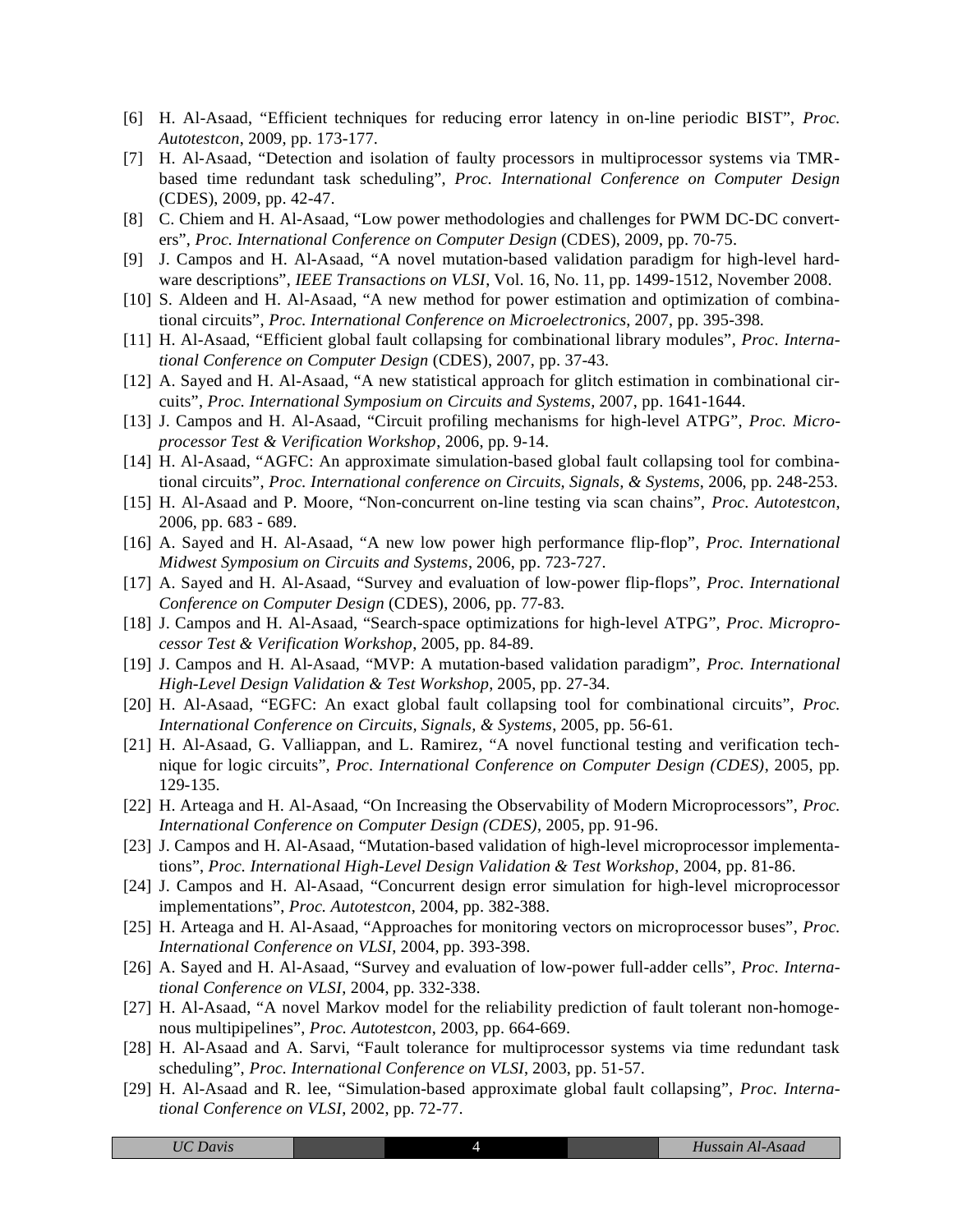- [30] H. Al-Asaad and J. P. Hayes, "Logic design verification via simulation and automatic test pattern generation", *Journal of Electronic Testing: Theory and Applications*, Vol. 16, No. 6, pp. 575-589, December 2000.
- [31] H. Al-Asaad and M. Shringi, "On-line built-in self-test for operational faults", *Proc. Autotestcon*, 2000, pp. 168-174.
- [32] H. Al-Asaad and J. P. Hayes, "ESIM: A multimodel design error and fault simulator for logic circuits", *Proc. VLSI Test Symposium*, 2000, pp. 221-228.
- [33] H. Al-Asaad, J. P. Hayes, and T. Mudge, "Modeling and detecting control errors in microprocessors", *Digest of Papers: International Congress on Dynamics & Control of Systems,* 1999, pgs 8.
- [34] H. Al-Asaad, B. T. Murray, and J. P. Hayes, "On-line BIST for embedded systems", *IEEE Design and Test of Computers*, Vol. 15, No. 4, pp. 17-24, November 1998.
- [35] D. Van Campenhout, H. Al-Asaad, J. P. Hayes, T. Mudge, and R. Brown, "High-level design verification of microprocessors via error modeling", *ACM Transactions on Design Automation of Electronic Systems*, Vol. 3, No. 4, pp. 581-599, October 1998.
- [36] H. Al-Asaad, *Lifetime Validation of Digital Systems via Fault Modeling and Test Generation*, Ph.D. Dissertation, University of Michigan, Ann Arbor, September 1998.
- [37] H. Al-Asaad, J. P. Hayes, and B. T. Murray, "Scalable test generators for high-speed datapath circuits", *Journal of Electronic Testing: Theory and Applications*, Vol. 12, Nos. 1/2, pp. 111-125, February 1998. (Reprinted in M. Nicolaidis, Y. Zorian, and D. K. Pradhan (editors), *On Line-Testing for VLSI*, Kluwer Academic Publishers, Boston, 1998.)
- [38] H. Al-Asaad, D. Van Campenhout, J. P. Hayes, T. Mudge, and R. Brown, "High-level design verification of microprocessors via error modeling", *Digest of Papers: International High-Level Design Validation & Test Workshop*, 1997, pp. 194-201.
- [39] H. Al-Asaad, J. P. Hayes, and B. T. Murray, "Design of scalable hardware test generators for online BIST", *Digest of Papers: International On-Line Testing Workshop*, 1996, pp. 164-167.
- [40] H. Al-Asaad and J. P. Hayes, "Design verification via simulation and automatic test pattern generation", *Proc. International Conference on Computer-Aided Design*, 1995, pp. 174-180.
- [41] H. Al-Asaad, M. Vai, and J. Feldman, "Distributed reconfiguration of fault tolerant VLSI multipipeline arrays with constant interstage path lengths", *Proc. International Conference on Computer Design*, 1994, pp. 75-78.
- [42] H. Al-Asaad, *On the Design of Fault-Tolerant VLSI and WSI Non-Homogenous Multipipelines*, M.S. Thesis, Northeastern University, Boston, September 1993.
- [43] H. Al-Asaad and E. S. Manolakos, "A two-phase reconfiguration algorithm for VLSI and WSI linear arrays out of two-dimensional architectures", *Proc. International Workshop on Defect &Fault Tolerance in VLSI Systems*, 1993, pp. 56-63.
- [44] H. Al-Asaad and E. Czeck, "Concurrent error correction in iterative circuits by recomputing with partitioning and voting", *Proc. VLSI Test Symposium*, 1993, pp. 174-177.
- [45] H. Al-Asaad and M. Vai, "A real time reconfiguration algorithm for VLSI and WSI arrays", *Proc. International Workshop on Defect & Fault Tolerance in VLSI Systems*, 1992, pp. 52-59.

#### **8. SOFTWARE TOOLS**

- ESIM: A simulation tool that integrates logic fault and design error simulation for logic circuits. ESIM was distributed to several researchers that used it in their research.
- AGFC: An approximate global fault collapsing tool for combinational circuits. AGFC is useful for both research and education purposes.
- EGFC: An exact global fault collapsing tool for combinational circuits. EGFC is useful for both research and education purposes.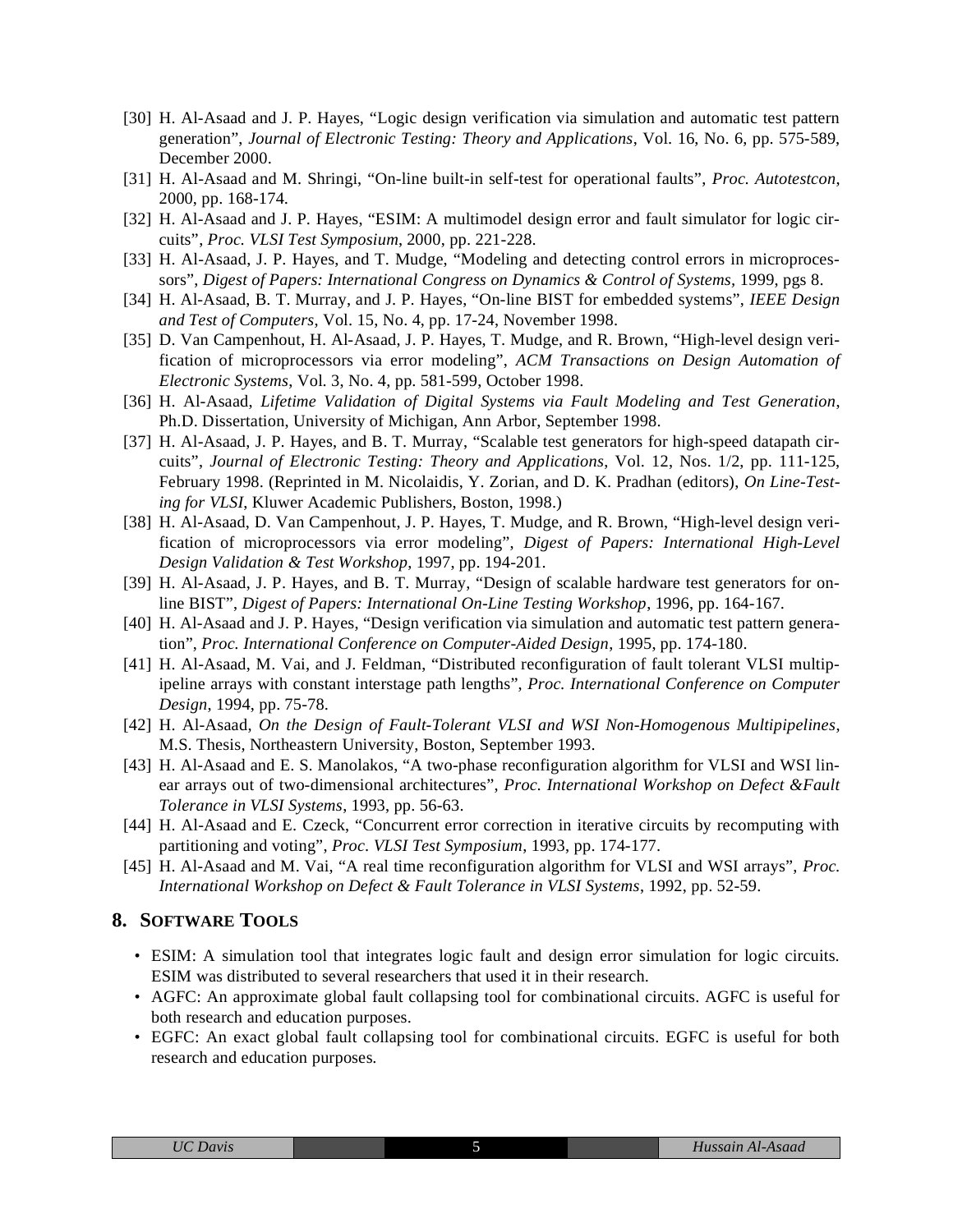## **9. PRESENTATIONS AND INVITED LECTURES**

- [1] "Time-redundant logic-level protection mechanisms from soft errors in digital systems", Presented at *International Conference on Computer Design* (CDES), July 2010.
- [2] "A comparison of NMOS to PMOS starved buffer implementations for the delay line in a PWM DC-DC converters", Presented at *International Conference on Computer Design* (CDES), July 2010.
- [3] "Efficient techniques for reducing error latency in on-line periodic BIST", Presented at *Autotestcon*, September 2009.
- [4] "Detection and isolation of faulty processors in multiprocessor systems via TMR-based time redundant task scheduling", Presented at *International Conference on Computer Design* (CDES), July 2009.
- [5] "Efficient global fault collapsing for combinational library modules", Presented at *International Conference on Computer Design* (CDES), June 2007.
- [6] "Circuit profiling mechanisms for high-level ATPG", Presented at *Microprocessor Test & Verification Workshop*, December 2006.
- [7] "Hardware mechanisms for system-level test and post-silicon validation", Presented at Intel Corp., Santa Clara, CA, November 2006.
- [8] "AGFC: An approximate simulation-based global fault collapsing tool for combinational circuits", Presented at *International conference on Circuits, Signals, & Systems*, November 2006.
- [9] "Survey and evaluation of low-power flip-flops", Presented at *International Conference on Computer Design* (CDES), June 2006.
- [10] "Search-space optimizations for high-level ATPG", Presented at *Microprocessor Test & Verification Workshop*, November 2005.
- [11] "EGFC: An exact global fault collapsing tool for combinational circuits", Presented at *International conference on Circuits, Signals, & Systems*, October 2005.
- [12] "A novel functional testing and verification technique for logic circuits", Presented at *International Conference on Computer Design (CDES)*, June 2005.
- [13] "Concurrent design error simulation for high-level microprocessor implementations", Presented at *Autotestcon*, September 2004.
- [14] "Approaches for monitoring vectors on microprocessor buses", Presented at *International Conference on VLSI*, June 2004.
- [15] "A novel Markov model for the reliability prediction of fault tolerant non-homogenous multipipelines", Presented at *Autotestcon*, September 2003.
- [16] "Fault tolerance for multiprocessor systems via time redundant task scheduling", Presented at *International Conference on VLSI*, June 2003.
- [17] "Simulation-based approximate global fault collapsing", Presented at *International Conference on VLSI*, June 2002.
- [18] "A comprehensive high-level design validation approach for microprocessors", Presented at *Industrial Affiliates Conference*, University of California, Davis, January 2001.
- [19] "On-line built-in self-test for operational faults", Presented at *Autotestcon*, September 2000.
- [20] "ESIM: A multimodel design error and fault simulator for logic circuits", Presented at *VLSI Test Symposium*, May 2000.
- [21] "Modeling and detecting control errors in microprocessors", Presented at *International Congress on Dynamics & Control of Systems,* August 1999.
- [22] "Lifetime validation of digital systems via fault modeling and test generation", Presented at Hewlett-Packard Corp., Roseville, CA, and Intel Corp., Folsom, CA, February 1999.
- [23] "Lifetime validation of digital systems via fault modeling and test generation", Presented at Advanced Computer Architecture Laboratory, University of Michigan, August 1998.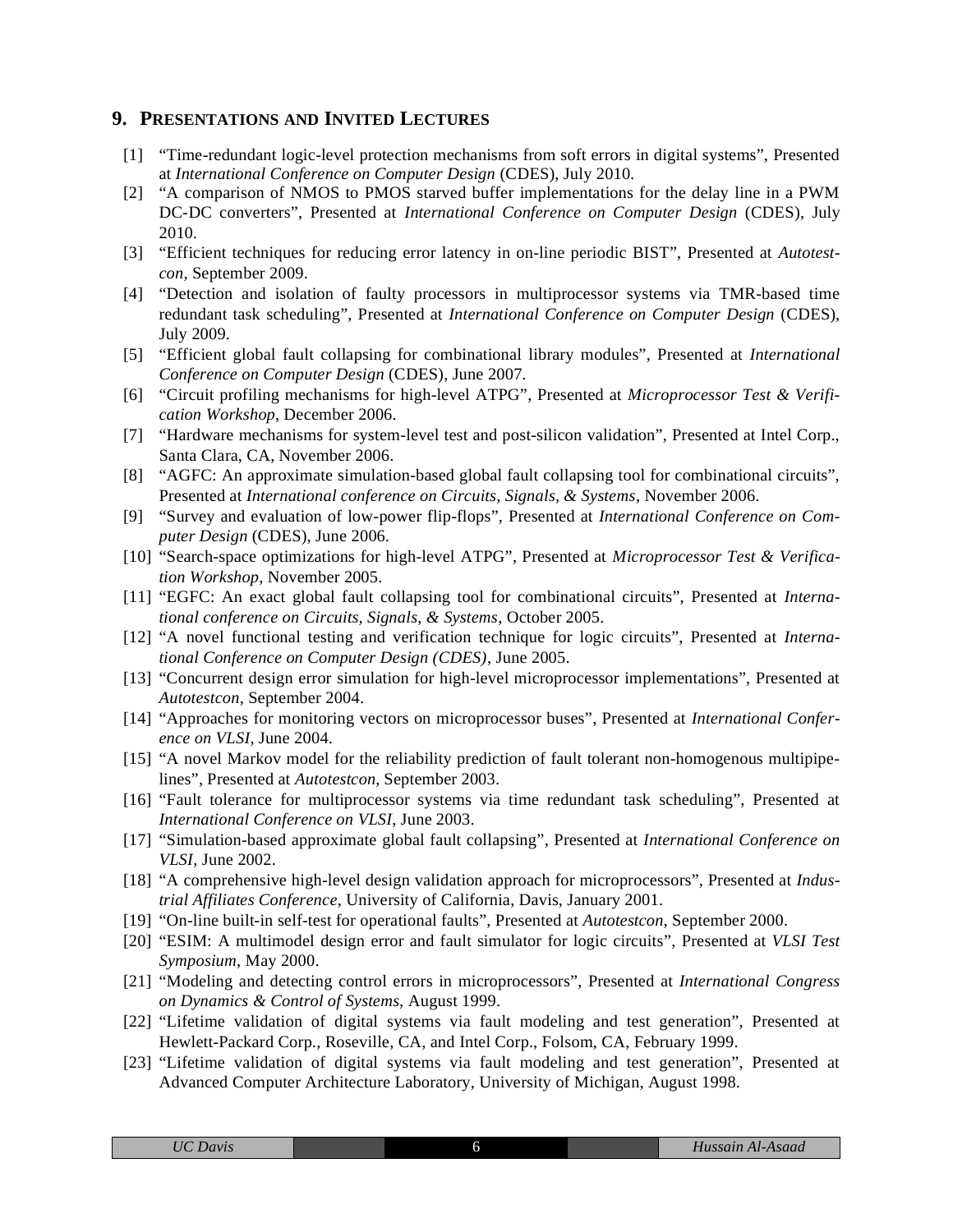- [24] "Scalable test generators for high-speed datapath circuits", Presented at *Annual Industrial Partners of Computer Science and Engineering Review*, University of Michigan, March 1998.
- [25] "High-level design verification of microprocessors via error modeling", Presented at *International High-Level Design Validation & Test Workshop*, November 1997.
- [26] "Hardware design verification via error modeling and test generation", *Computer-Aided Design Verification of Digital Systems course (EECS-578)*, University of Michigan, October 1997.
- [27] "Error modeling and test generation", Presented at *DARPA Design Verification Project Review*, University of Michigan, April 1997.
- [28] "Test generation and fault simulation tools", *Digital System Testing course (EECS-579)*, University of Michigan, February 1997.
- [29] "Design verification via testing and simulation", Presented at *Annual Industrial Partners of Computer Science and Engineering Review*, University of Michigan, March 1996.
- [30] "Design verification via simulation and automatic test pattern generation", Presented at *International Conference on Computer-Aided Design*, November 1995.
- [31] "Distributed reconfiguration of fault tolerant VLSI multipipeline arrays with constant interstage path lengths", Presented at *International Conference on Computer Design*, October 1994.
- [32] "Concurrent error correction in iterative circuits by recomputing with partitioning and voting", Presented at *VLSI Test Symposium*, April 1993.
- [33] "A real time reconfiguration algorithm for VLSI and WSI arrays", Presented at *International Workshop on Defect and Fault Tolerance in VLSI Systems*, November 1992.

## **10.TECHNOLOGY TRANSFER**

#### **PATENTS**

• J. Campos and H. Al-Asaad, "Automatically generating an input sequence for a circuit design using mutation-based verification", Patent No. US 7694253 B2, April 2010.

#### **START-UP COMPANY**

• Mutant Logic (2006-2008): Founded in 2006 as a spin-off of my research with my Ph.D. student Jorge Campos. Mutant Logic licensed our MVP technology from UC Davis.

## **11.TEACHING ACTIVITIES AT UC-DAVIS (JANUARY 1999 — JUNE 2011)**

- *Undergraduate Courses Taught*
	- Digital Systems I (EEC180A): Twelve Quarters/Sessions.
	- Digital Systems II (EEC180B): Four Quarters.
	- Testing and Verification of Digital Systems (EEC183): Eleven Quarters.
	- Computer Structure and Assembly Language (EEC70): Three Quarters/Sessions.
	- Circuits I (ENG 17): Three Sessions.
	- Freshman Seminar (FRS003): Three Quarters.
- *Graduate Courses Taught*
	- Advanced Design Verification of Digital Systems (EEC283): Eight Quarters.
	- Digital System Testing (EEC286): Five Quarters.
- *Course Development*: EEC183, EEC283, and FRS003.

## **12. STUDENT SUPERVISION AT UC-DAVIS (JANUARY 1999 — JUNE 2011)**

- Luis Bustamante (Ph.D. student): Graduation expected in 2013.
- Calvin Chiem (M.S. student): Graduated 03/10.
- Manish Muttreja (M.S. student): Graduated 06/09.
- Ahmed Sayed (Ph.D. student): Graduated 06/07.

| <b>UC</b> Davis |
|-----------------|
|                 |